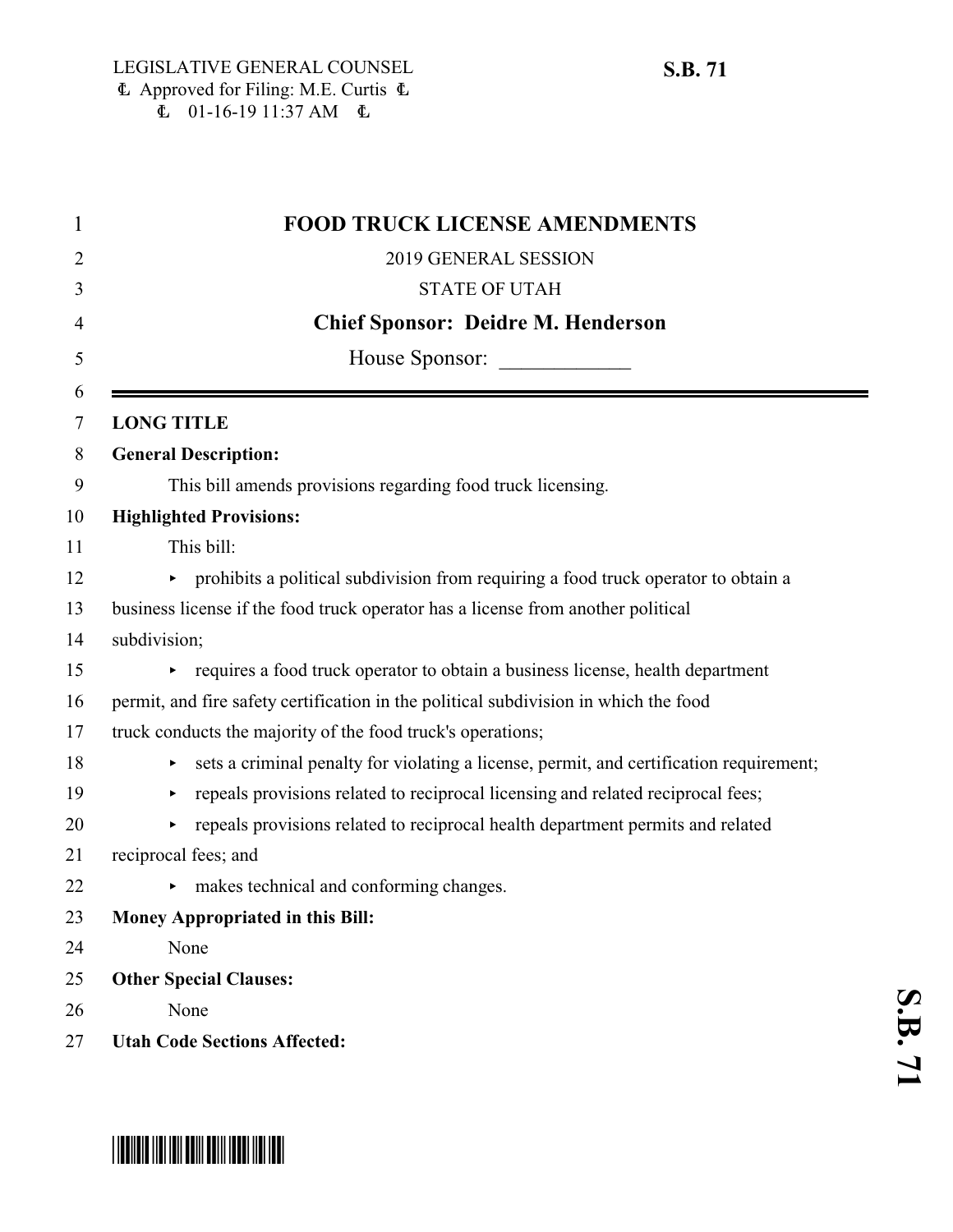<span id="page-1-0"></span>**S.B. 71 01-16-19 11:37 AM**

| <b>AMENDS:</b>                                                                                                            |
|---------------------------------------------------------------------------------------------------------------------------|
| 11-56-103, as last amended by Laws of Utah 2018, Chapter 172                                                              |
| 11-56-104, as enacted by Laws of Utah 2017, Chapter 165                                                                   |
| Be it enacted by the Legislature of the state of Utah:                                                                    |
| Section 1. Section 11-56-103 is amended to read:                                                                          |
| 11-56-103. Licensing -- Reciprocity -- Fees.                                                                              |
| (1) A political subdivision may not:                                                                                      |
| (a) require a separate license or fee beyond the initial business license and fee for the                                 |
| operation of a food truck in more than one location or on more than one day within the political                          |
| subdivision in the same calendar year;                                                                                    |
| (b) require a fee for each employee the food truck operator employs; or                                                   |
| (c) as a business license qualification, require a food truck operator or food truck                                      |
| vendor to:                                                                                                                |
| (i) submit to or offer proof of a criminal background check; or                                                           |
| (ii) demonstrate how the operation of the food truck will comply with a land use or                                       |
| zoning ordinance at the time the operator or vendor applies for the business license.                                     |
| $(2)$ (a) A political subdivision [shall grant a business license to operate a food truck                                 |
| within the political subdivision to] may not require a food truck operator who has obtained a                             |
| business license to operate a food truck in another political subdivision within the state [if the                        |
| food truck operator presents to the political subdivision: 1 to obtain a separate additional license                      |
| to operate within the political subdivision.                                                                              |
| (b) (i) A food truck operator may not engage in commerce in any political subdivision                                     |
| without first obtaining, where appropriate from the political subdivision with jurisdiction over                          |
| the area in which the majority of the food truck's operations take place:                                                 |
| $\left[\left(\frac{1}{1}\right)\right]$ (A) a [current] business license [from the other political subdivision within the |
| $state$ ];                                                                                                                |
| $[\overrightarrow{tii}]$ (B) a [current] health department food truck permit [from a local health                         |
| department within the state] that the relevant health department issued or renewed within the                             |
| previous year; and                                                                                                        |
| $[(iii)$ a current approval of a political subdivision within the state that shows                                        |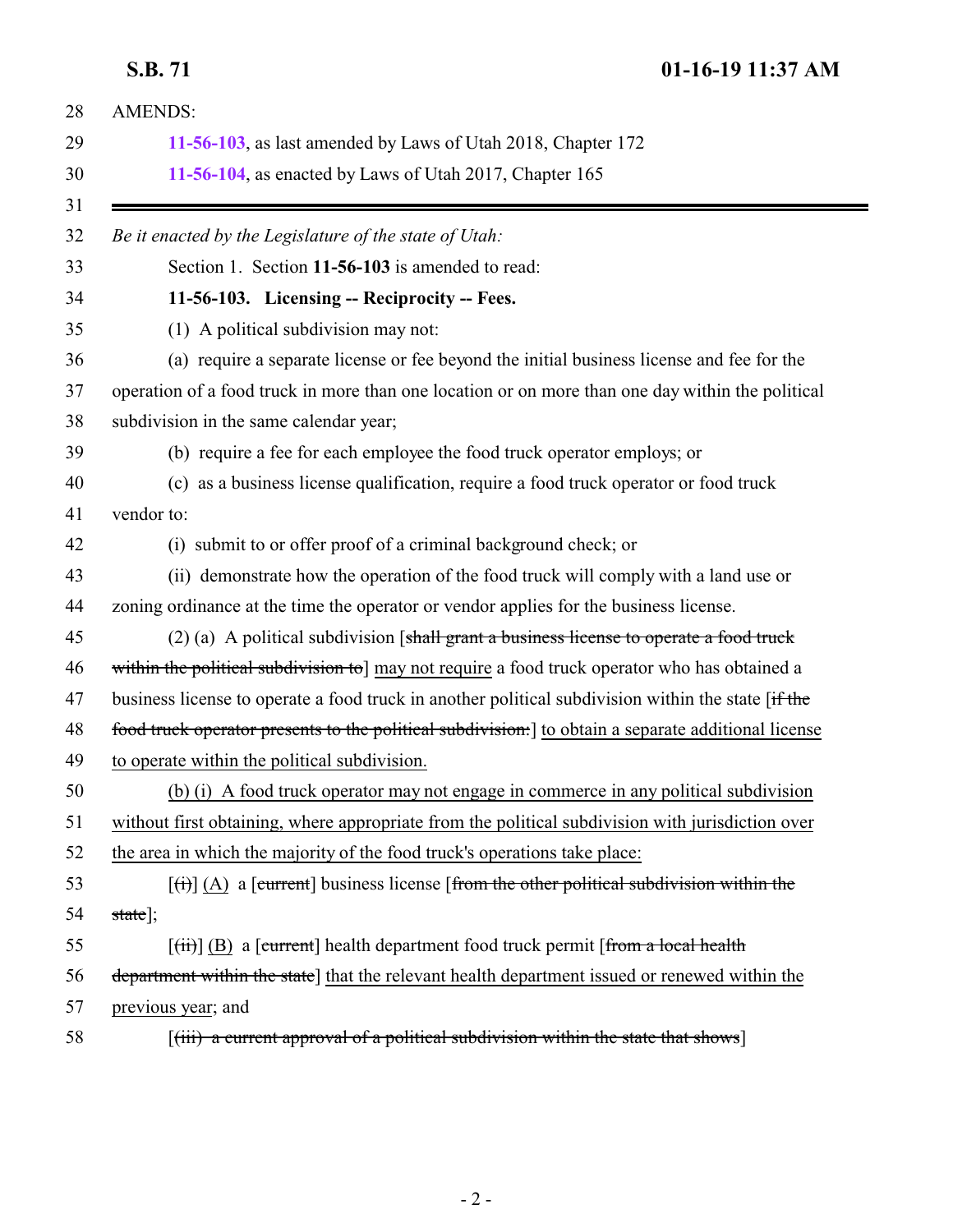## **01-16-19 11:37 AM S.B. 71**

| 59             | (C) a certification, that the political subdivision issued or renewed within the previous                      |
|----------------|----------------------------------------------------------------------------------------------------------------|
| 60             | year, that the food truck passed a fire safety inspection [that the other political subdivision                |
| 61             | conducted] in accordance with Subsection $11-56-104$ $(4)(3)(a)$ .                                             |
| 62             | (ii) A violation of Subsection $(2)(b)(i)$ is a class B misdemeanor.                                           |
| 63             | $\left[\frac{b}{b}\right]$ If a food truck operator presents the documents described in Subsection (2)(a), the |
| 64             | political subdivision may not:                                                                                 |
| 65             | $\left[\right(\mathbf{i})$ impose additional license qualification requirements on the food truck operator     |
| 66             | before issuing a license to operate within the political subdivision, except for charging a fee in             |
| 67             | accordance with Subsection $(3)$ ; or                                                                          |
| 68             | ((ii) issue a license that expires on a date earlier or later than the day on which the                        |
| 69             | license described in Subsection $(2)(a)(i)$ expires.                                                           |
| 70             | $(c)$ Nothing in this Subsection (2) prevents a political subdivision from enforcing                           |
| 71             | (c) Before operating in a political subdivision, a food truck operator shall request a                         |
| 72             | copy of the political subdivision's land use regulations $\frac{1}{2}$ , zoning, and other ordinances in       |
| 73             | relation] pertaining to the operation of a food truck.                                                         |
| 74             | (d) Upon request by an officer of a political subdivision, a food truck operator shall                         |
| $\frac{75}{2}$ | provide a copy of the documents described in Subsection $(2)(b)(i)$ .                                          |
| 76             | (3) $\lceil$ (a) A political subdivision may only charge a licensing fee to a food truck                       |
| 77             | operator in an amount that reimburses the political subdivision for the actual cost of regulating              |
| 78             | the food truck.                                                                                                |
| 79             | $[$ (b) For a business license that a political subdivision issues in accordance with                          |
| 80             | Subsection $(2)$ , the political subdivision shall reduce the amount of the business licensing fee to          |
| 81             | an amount that accounts for the actual administrative burden on the political subdivision.]                    |
| 82             | (4) Nothing in this section prevents a political subdivision from:                                             |
| 83             | (a) requiring a food truck operator to comply with local zoning and land use                                   |
| 84             | regulations;                                                                                                   |
| 85             | (b) promulgating local ordinances and regulations consistent with this section that                            |
| 86             | address how and where a food truck may operate within the political subdivision; or                            |
| 87             | (c) requiring a food truck operator to obtain an event permit, in accordance with                              |
| 88             | Section 11-56-105 $\frac{1}{2}$ , or                                                                           |
| 89             | $(d)$ revoking a license that the political subdivision has issued if the operation of the                     |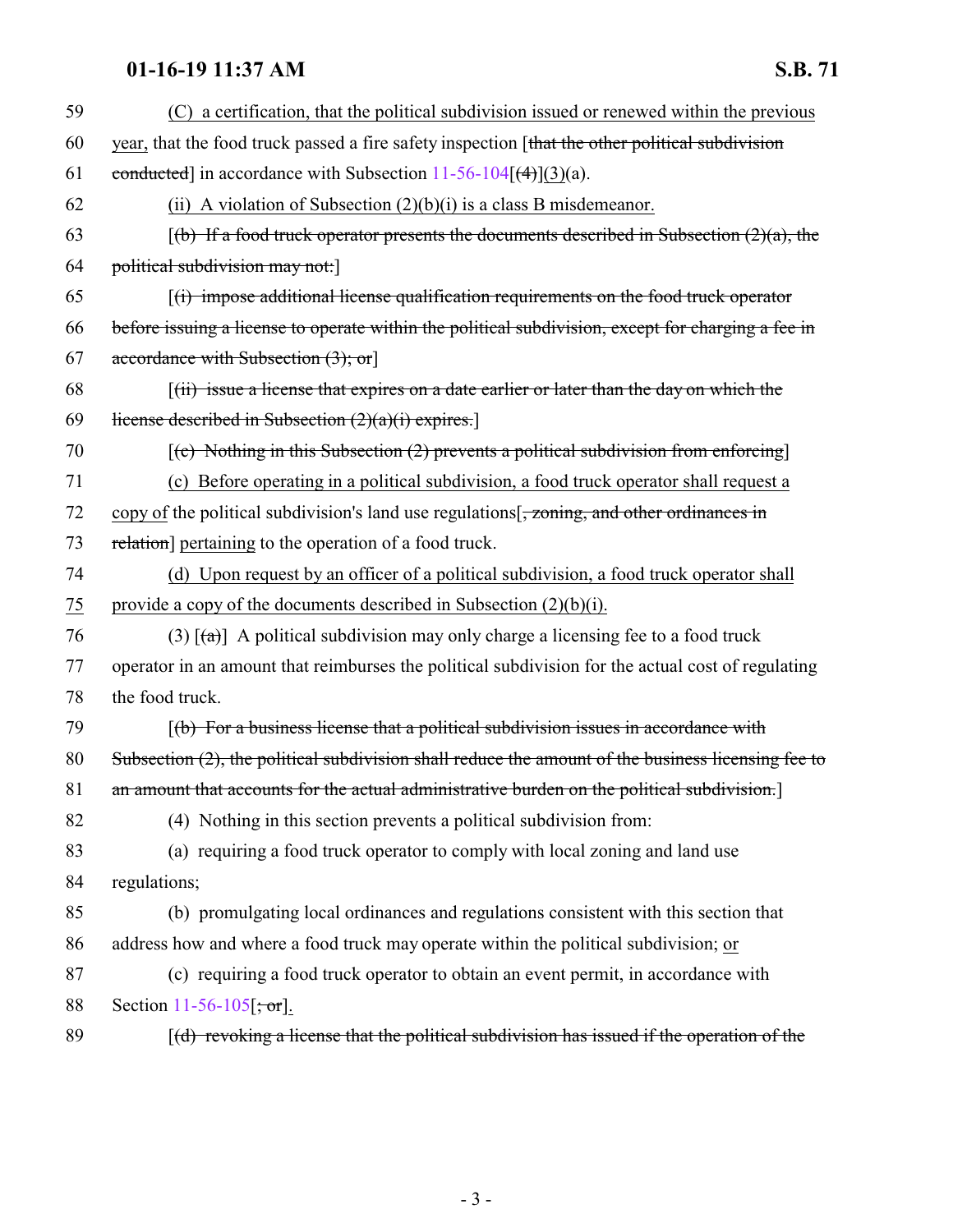<span id="page-3-0"></span>**S.B. 71 01-16-19 11:37 AM**

| 90  | related food truck within the political subdivision violates the terms of the license.]                      |
|-----|--------------------------------------------------------------------------------------------------------------|
| 91  | Section 2. Section 11-56-104 is amended to read:                                                             |
| 92  | 11-56-104. Safety and health inspections and permits -- Reciprocity -- Fees.                                 |
| 93  | (1) A food truck operator shall obtain an annual health department food truck permit                         |
| 94  | from the local health department with jurisdiction over the area in which the majority of the                |
| 95  | food truck's operations takes place.                                                                         |
| 96  | $(2)$ (a) A local health department shall grant a health department food truck permit to                     |
| 97  | operate a food truck within the jurisdiction of the local health department to a food truck                  |
| 98  | operator who has obtained the health department food truck permit described in Subsection (1)                |
| 99  | from another local health department within the state if the food truck operator presents to the             |
| 100 | local health department the current health department food truck permit from the other local                 |
| 101 | health department.                                                                                           |
| 102 | $\lceil$ (b) If a food truck operator presents the health department food truck permit described             |
| 103 | in Subsection (1), the local health department may not:                                                      |
| 104 | $(i)$ impose additional permit qualification requirements on the food truck operator                         |
| 105 | before issuing a health department food truck permit to operate within the jurisdiction of the               |
| 106 | local health department, except for charging a fee in accordance with Subsection $(3)$ ; or                  |
| 107 | $f(ii)$ issue a health department food truck permit that expires on a date earlier or later                  |
| 108 | than the day on which the permit described in Subsection (1) expires.                                        |
| 109 | $[(3)$ (a)] (2) A local health department may only charge a health department food truck                     |
| 110 | permit fee to a food truck operator in an amount that reimburses the local health department for             |
| 111 | the cost of regulating the food truck.                                                                       |
| 112 | (b) For a health department food truck permit that a local health department issues in                       |
| 113 | accordance with Subsection (2), the local health department shall reduce the amount of the                   |
| 114 | food truck permit fee to an amount that accounts for the lower administrative burden on the                  |
| 115 | local health department.]                                                                                    |
| 116 | $[\frac{4}{3}]$ (3) (a) A political subdivision inspecting a food truck for fire safety shall conduct        |
| 117 | the inspection based on the criteria that the Utah Fire Prevention Board, created in Section                 |
| 118 | 53-7-203, establishes in accordance with Section 53-7-204.                                                   |
| 119 | (b) $[\overrightarrow{(t)}]$ A political subdivision shall consider valid within the political subdivision's |
| 120 | jurisdiction an approval from another political subdivision within the state that shows that the             |
|     |                                                                                                              |